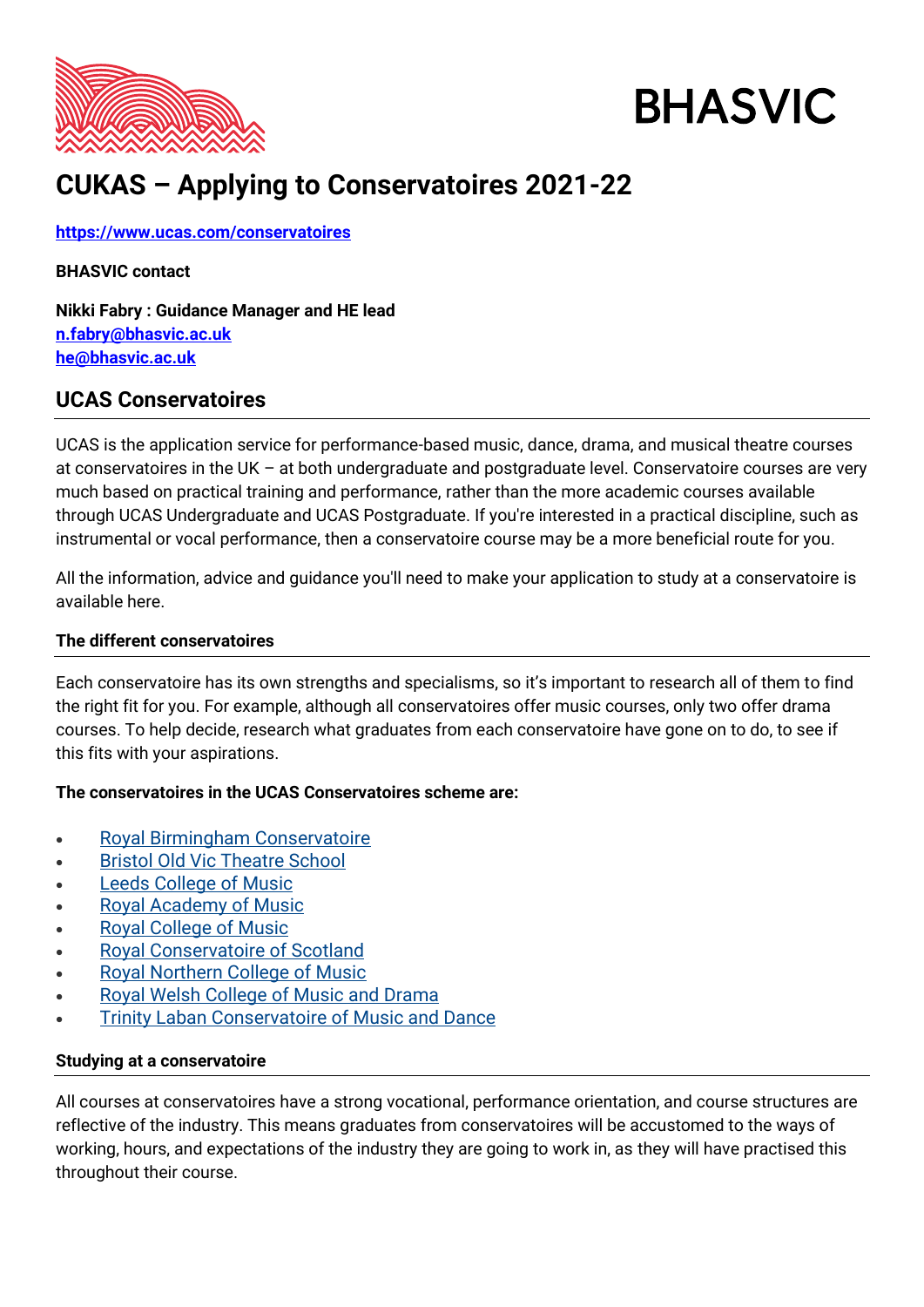Instead of a limited number of contact hours per week at a university, conservatoire students often work a 09:00 to 17:00, Monday to Friday routine. Performances and workshops are mostly held in the evenings and at weekends. On top of this, students are expected to practise extensively in their own time.

As conservatoire study is performance-centred, the year is broken down into a block of academic weeks, followed by a block of performance weeks.

## **The staff**

All teaching staff at conservatoires are working professionals. There is a strong emphasis on one-to-one tuition, alongside group work and performances.

Professional musicians teach at conservatoires as part of their portfolios, and many teach at more than one conservatoire. At postgraduate level, students can choose to study under a particular tutor because of their reputation and distinction in their field. A particular tutor can be a main driving factor for choosing to study at a particular conservatoire.

## **Deadlines for applications**

**For courses starting in 2022**, your application should be with us by one of these dates to ensure consideration by the conservatoires:

**1 October 2021, 18:00** – for music courses

**15 January 2022, 18:00** – for most undergraduate dance, drama or musical theatre courses

However, there are some exceptions, particularly for certain audition locations, international applicants or postgraduate courses, so check the conservatoire websites for full details.

**If you miss the deadline** for your course, you **must** ask the conservatoires whether they have vacancies before applying – we'll still process your application either way, but it will be deemed 'late' and some conservatoires might not consider you.

## **What needs to be done by these dates?**

You'll need to leave enough time to complete your application, resolve any queries and make sure it reaches UCAS by the deadline. Later, after you [find courses](https://www.ucas.com/conservatoires/studying-conservatoire/choosing-conservatoire-course) and you're ready to [apply](https://www.ucas.com/ucas-conservatoires-apply-and-track), we'll explain everything in more detail, but here's an overview.

[Fill in your details, qualifications and course choices.](https://www.ucas.com/conservatoires/filling-your-ucas-conservatoires-application)

[Write a personal statement](https://www.ucas.com/conservatoires/filling-your-conservatoires-application/how-write-ucas-conservatoires-personal-statement) to demonstrate you'll be a good student.

Pay your [application and audition fees.](https://www.ucas.com/conservatoire-audition-and-application-fees)

Your application will also require an **academic and practical reference** to be sent by email or post to each conservatoire.

You cannot apply for deferred entry. However, when considering applications, conservatoires can offer deferred places in response to an applicant's request, or after obtaining the applicant's agreement.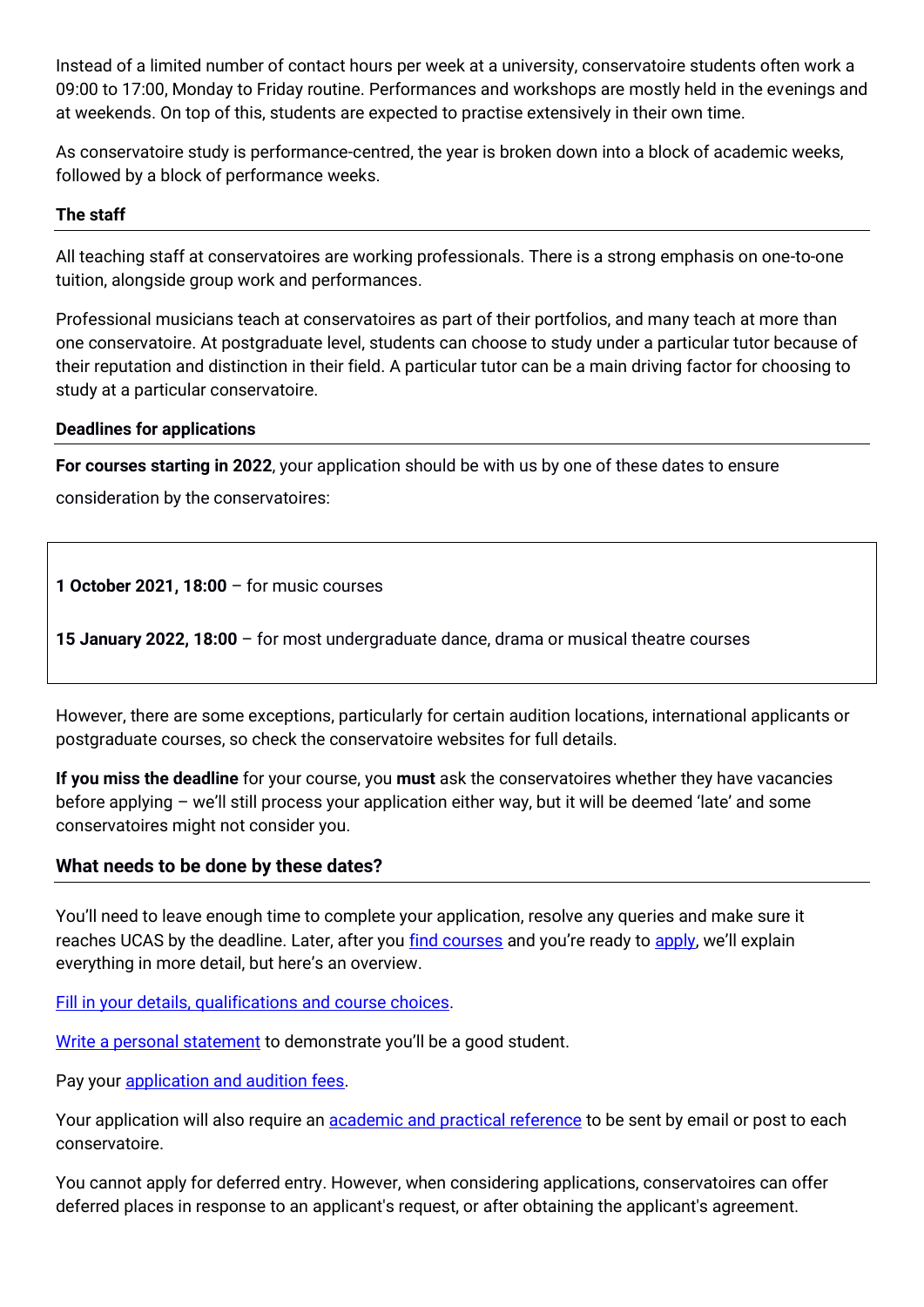**You'll still need to meet the conditions of the offer this year** – for example, if you receive a conditional offer in 2021/22 to start a course in 2022, you have to meet the conditions of the offer by 31 August 2019 (unless the conservatoire tells you otherwise).

Make sure you're sure about the course though, because if you secure a place you'll be committed to it, and could only be released from the course if the course provider agrees to let you.

## Find out more about deferring your [application](https://www.ucas.com/undergraduate/applying-university/when-apply/deferred-entry)

**You can't hold more than one confirmed place in higher education**, so if you make an application through two or more of our application systems at the same, please accept one and withdraw from the others.

#### **How to meet entry requirements**

As well as an audition and/or interview, each course has different requirements you should have or be working towards in school or college – usually a mix of qualifications, subjects or exam grades. As such, many applicants apply during their final year at school or college.

When you try to [find courses](https://www.ucas.com/conservatoires/studying-conservatoire/choosing-conservatoire-course) you'll need to check the entry requirements so you can apply for courses you have a good chance of getting a place on.

This is where the option to apply for up to six courses comes in handy, so you can choose courses with different entry requirements.

## **Getting started**

#### **1. Choose your subject**

Conservatoire courses largely focus on practical tuition, performance experience and encouraging a great variety of creative influences and ideas – all backed up by academic study and professional development.

Your choice of subject will first of all be about where your talents and experience are based, but also something that leads towards a creative arts career you'd enjoy.

## **Thinking about more than one course or subject?**

To increase your chances of getting a place on a course, UCAS give you the option of applying to up to six courses at once.

However, there's usually no need to apply for more than one course at any particular conservatoire.

- If you're applying for music courses you can choose two instruments if you want: to study equally, to study one more than the other, or to give two options – either of which you'd be happy to study as your one main instrument. You can study two instruments equally at most conservatoires.
- If you want to apply for several courses for the same instrument or discipline, just mention one on your UCAS Conservatoires application, then contact the conservatoire to mention your interest in other courses (stating your name and the Personal ID we'll email you after you've submitted your application to us).
- This is relevant to the step below too; the type of course.

## **2. Choose a type of course**

Conservatoire courses are available at university levels, but within those levels there are different types of courses, different ways to study them and varying entry requirements.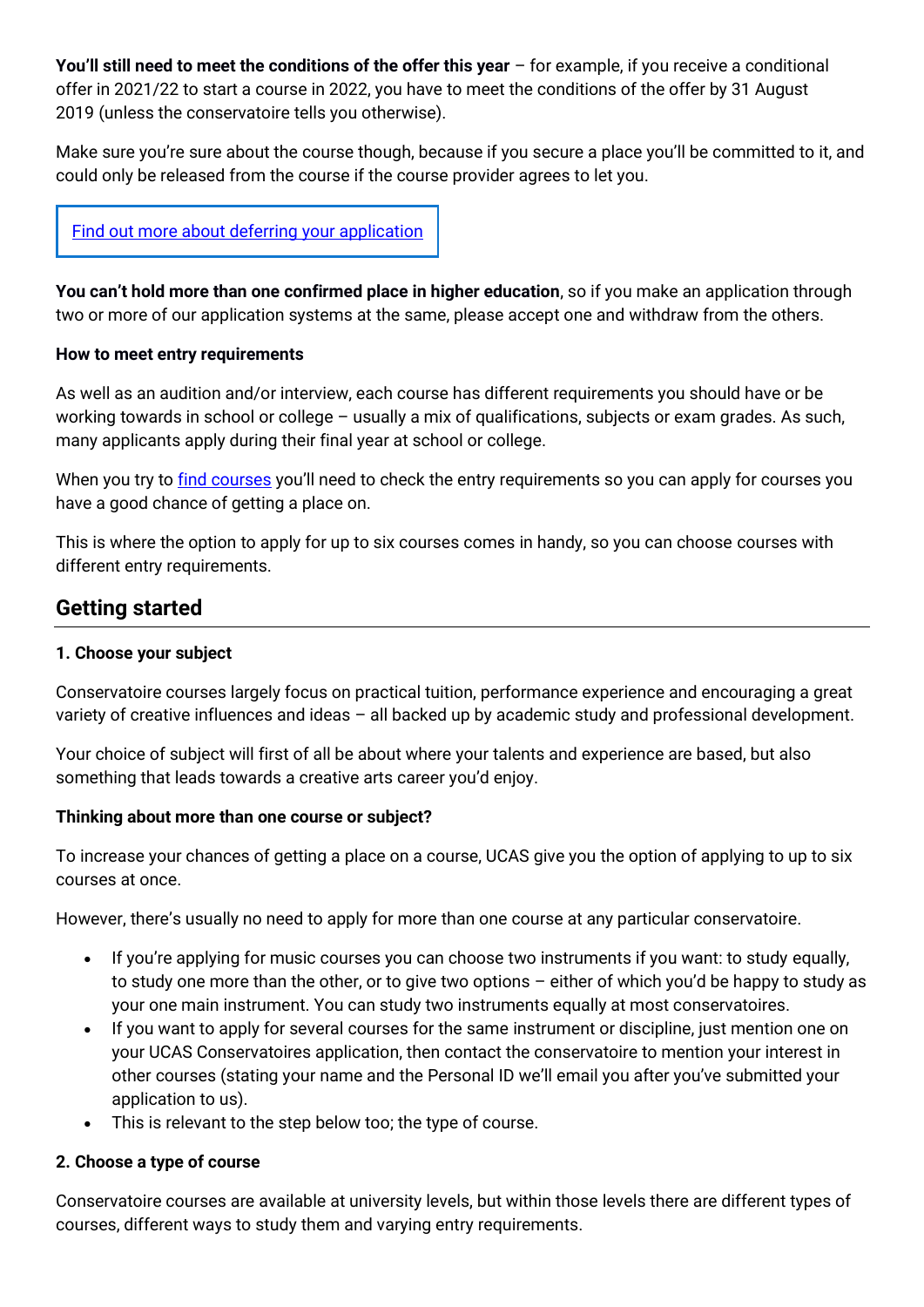- Undergraduate diploma of higher education, non-award qualifications, or three or four-year degree (BA, BMus) courses
- Postgraduate one or two-year master's (MMus, MA) or postgraduate diploma (PgDip) courses. Alternatively, there are research degrees which you can learn about and apply for directly with the conservatoires.

#### **Not sure what courses you're qualified for?**

As with picking multiple courses or subjects at any conservatoire, there's usually no need to apply for more than one course at the same conservatoire. Here's how to figure out which course to apply for.

Firstly, you'll know whether you're at undergraduate or postgraduate level - depending whether you've previously completed further education or graduated from an undergraduate degree.

Then choose a type of course at that level. They have different entry requirements, so it's a good idea to contact the conservatoire to check which course they think you should apply for.

If there's uncertainty over which will be the most suitable, just apply for the highest level course you're interested in. Then the conservatoire will be able to make a final decision at the audition or interview stage.

For example, if you'll be studying at undergraduate level and you're not sure if you'll be qualified for a diploma or a BMus degree, only apply for the BMus degree.

If you'll be studying at postgraduate level and are not sure whether to apply for a postgraduate diploma or a master's degree, only apply for the master's degree.

#### **3. Choose a conservatoire**

Some students set their heart on a particular conservatoire, while others just want to choose the course they like the sound of best.

Either way is fine, but before you look for courses, check the different entry requirements and application deadlines.

#### **When to apply**

Some courses require applications almost a year in advance of the start date, and you'll need to have or be working towards some qualifications from school or college. As such, many applicants apply during their final year of school or college courses.

There are some variations in the deadlines and requirements though  $-$  find out when to apply and what the entry requirements might be.

#### **How to choose a course**

After getting started with what to study, entry requirements and application deadlines, you might still find a large number of courses to choose from around the country.

#### **Search for UCAS Conservatoires courses**

<https://www.ucas.com/undergraduate/what-and-where-study/ucas-undergraduate-what-study>

- If it is not already selected, select 'Courses' from the first drop-down menu.
- Select the scheme (UCAS Conservatoires).
- Enter the subject you're interested in.
- Click the search icon.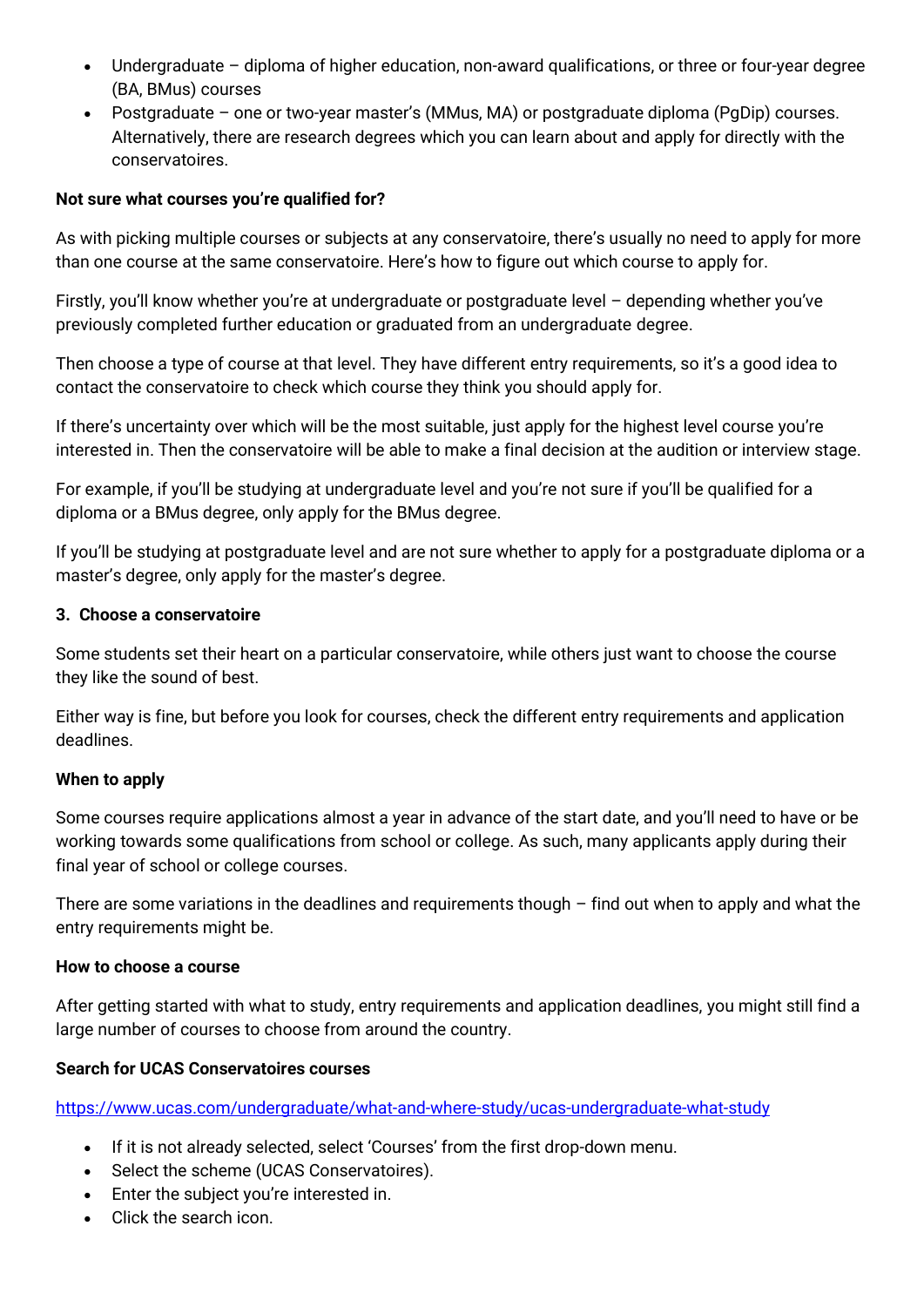Choosing these details means you'll only see relevant courses for the scheme, year, and subject your interested in.

## **Compare course content**

When you search for courses, read through the details to see if you like what's on offer and how it's taught.

- Who are the tutors and are they experts in areas you want to gain experience in?
- What's the balance between practical training, lectures, seminars and performances?
- What performance opportunities and masterclasses are available?
- What professional and industry links does the conservatoire have?

## **Applying for multiple courses?**

There's often no need to apply for more than one course at any particular conservatoire.

If you're applying for music courses, you can choose either a joint course (50/50), a major/minor course (75/25) or you can provide two options, either of which you'd be happy to study.

If you want to apply for several subjects for the same instrument or discipline, just mention one on your UCAS Conservatoires application, then contact the conservatoire directly to mention your interest in other courses (stating your name and Personal ID).

## **Not sure what courses you're qualified for?**

Check with the conservatoire. If there's uncertainty over which will be the most suitable, just apply for the highest level course you're interested in, then the conservatoire will be able to make a final decision at the audition or interview stage.

## **Compare conservatoires and locations**

There are a few ways you can research conservatoires – read their websites and prospectuses, or speak to them at conservatoire open days.

- What creative arts do they specialise in?
- Can you get experience in or payment for public performances?
- Do they have facilities or societies you'd want to join?
- How near home, a city centre or the countryside are they?

## **Check conservatoire reviews**

As well as talking through your ideas with family, friends, teachers or advisers, you can find other opinions online.

Get the student viewpoint at Unistats for subject and conservatoire reviews.

Read conservatoire reviews from The Quality Assurance Agency for Higher Education.

Check specialist league tables that rank course providers. Make sure you check the sources though, as some are biased. The Guardian, The Times and The Complete University Guide are some of the more impartial places to look.

## **What the entry requirements could be**

Each course has different requirements – usually a mix of qualifications, subjects or exam grades they recommend you have or be working towards when you apply.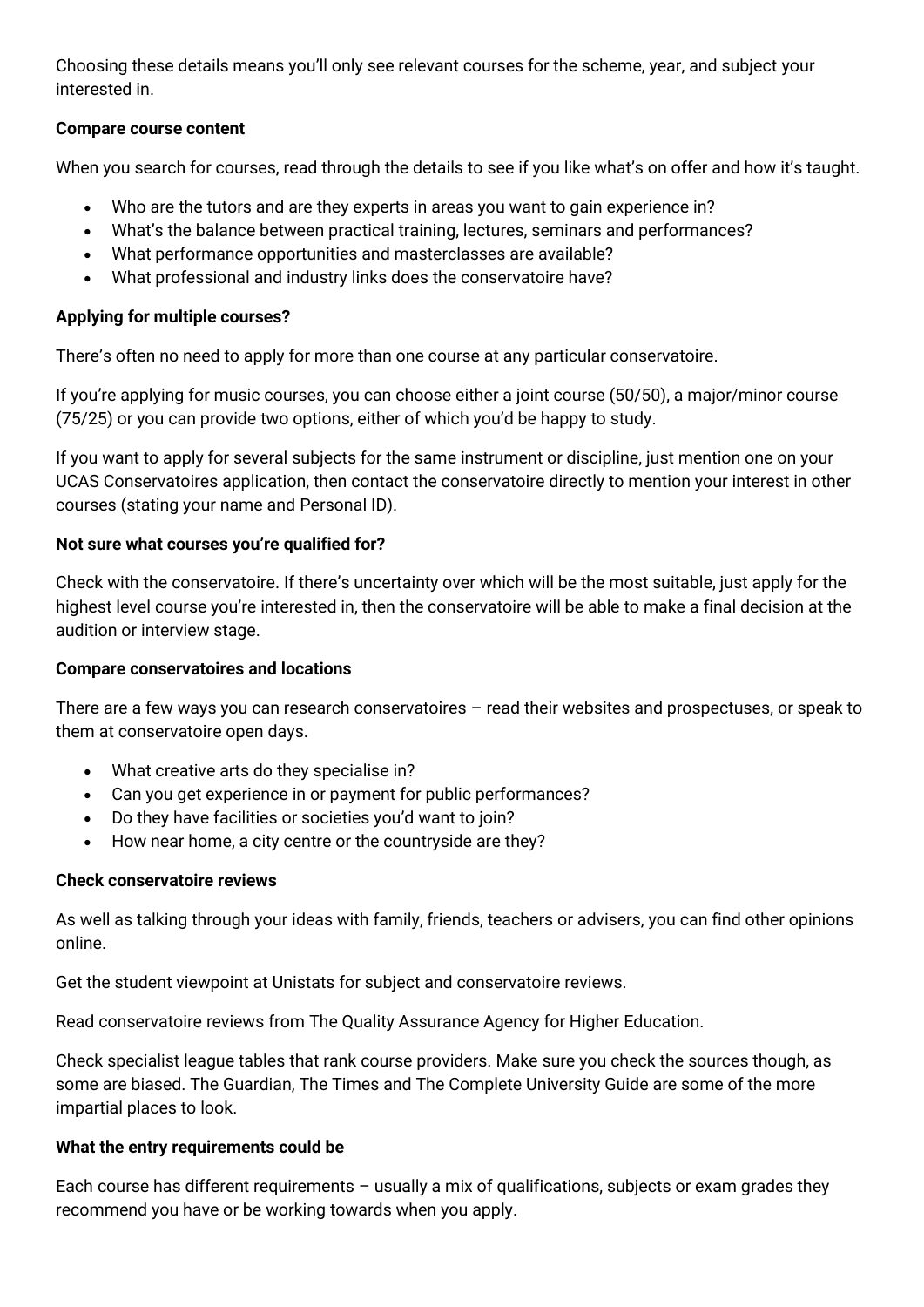You'll be able to see exactly what they are when you search for courses, but here's the general idea.

**Qualifications, subjects and exam grades** – usually A levels or other qualifications at a similar level. Sometimes these are converted into UCAS Tariff points too, which we'll explain below.

**An audition** – a performance or interview at the conservatoire to assess your skills and suitability for the course – the conservatoire will let you know the details after you apply.

**Your overall suitability** – course descriptions often mention skills, interest or experience it's good to have, so look out for these details because applications can be quite competitive.

**Further requirements** – it's possible there may be health, financial or Disclosure and Barring Service (DBS) or Protecting Vulnerable Groups (PVG) checks.

<https://www.ucas.com/conservatoires/studying-conservatoire/visit-conservatoires>

## **Applying using UCAS Apply**

You can only apply once in a cycle. Please don't apply more than once in a cycle, as you can't receive a refund for further applications. If you've applied in previous cycles and want to apply again, you'll have to submit a new application.

[https://www.ucas.com/conservatoires/how-apply-through-ucas-conservatoires/ucas-conservatoires-apply](https://www.ucas.com/conservatoires/how-apply-through-ucas-conservatoires/ucas-conservatoires-apply-and-track)[and-track](https://www.ucas.com/conservatoires/how-apply-through-ucas-conservatoires/ucas-conservatoires-apply-and-track)

There's quite a bit to fill in, but you don't need do it all at once – you can save and sign back in anytime. You'll also find more help text within the Apply system.

## **1. Register to use Apply**

Add some personal details, get a username, create a password and set your security question.

#### **2. Sign in to the welcome screen**

Here you'll find your Personal ID - quote this if you need to contact UCAS or your conservatoires. In 'my application' you add the other information that's needed.

## **3. Fill in the rest of your personal details**

You can give a parent, guardian or adviser nominated access if you'd like them to speak on your behalf.

## **4. Fill in some further details**

Nationality, residential category, student support arrangements (how you expect to pay for your tuition

#### **5. State your previous education**

Enter details of up to five schools, colleges and universities you have most recently attended or are still attending.

Please include any conservatoire junior departments or academies you've attended too.

## **6. State your previous qualifications**

You must enter all your qualifications – whether you have the result (even any that were ungraded) or you're still awaiting exams and results.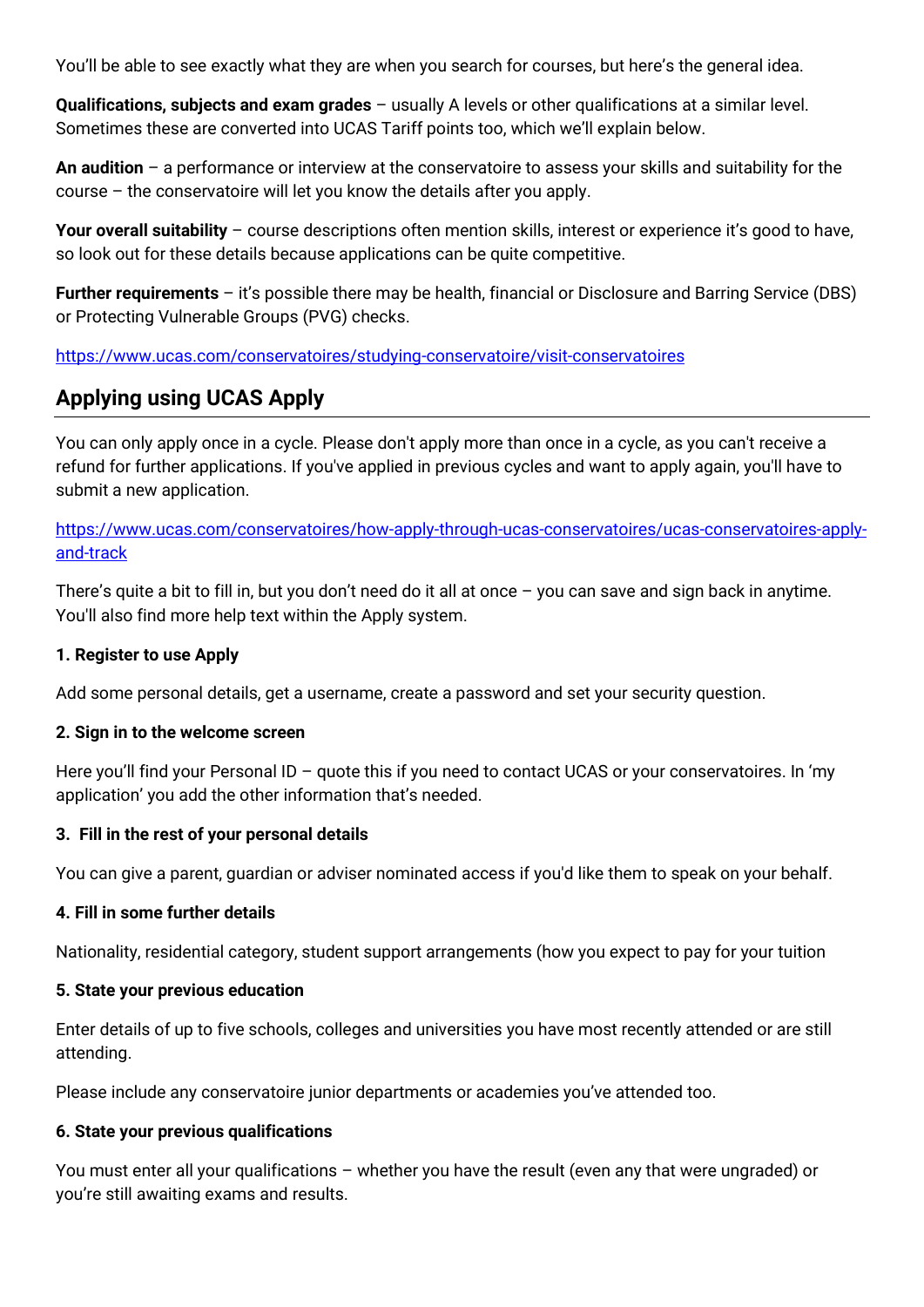For course results you're still waiting for, these are the exam results we're able to process and forward on to conservatoires. If any of your pending qualifications aren't on here, you still need to add them to your application, but also remember you'll need to send the results on to your chosen conservatoires when you get them.

## **7. Make your course choices**

You can choose up to six courses – in no preference order.

- Conservatoires will be able to see where else you've applied, but your choices are listed in no preference order.
- There are 'study type' options for music courses, but for other subjects this will just state 'Main specialism'.
- Then you can choose from one of the audition locations.

There's usually no need to apply for more than one course at any particular conservatoire.

## **Are you studying music?**

If you're applying for music courses, you might be able to select two instruments if you'd like to.

- Main specialism is just one instrument.
- Joint main specialism is two instruments studied equally.
- Secondary specialism is two instruments one as your main and one as your secondary.
- Alternative main specialism is giving two options, either of which you'd be happy to study as one main instrument.

## **Thinking about several courses for the same instrument or discipline?**

- If you want to apply for several courses for the same instrument or discipline at the same conservatoire, just mention one of them on your UCAS Conservatoires application.
- Then contact the conservatoire directly to mention your interest in other courses (stating your name and the Personal ID we'll email you after you've submitted your application to us).

## **8. Write a personal statement**

This is your chance to show conservatoires why you want to study the course and why you'd make a great student. It might take a while until you're happy with it and you've checked it through with your personal tutor, so it's a good idea to start early.

## **9. Get two references**

You'll need an academic reference and a practical reference More in the next section.

Your academic reference will be completed by your personal tutor.

This must be completed by the end of October for music courses, or as soon as possible for courses with other deadlines – check conservatoire websites for specific dates.

## **10. Read the declaration**

Once you've marked all previous sections as complete you'll be able to read and agree to the declaration – which allows us to process your info and send it to your conservatoires.

## **11. Verify your email address**

Can't see the verification email?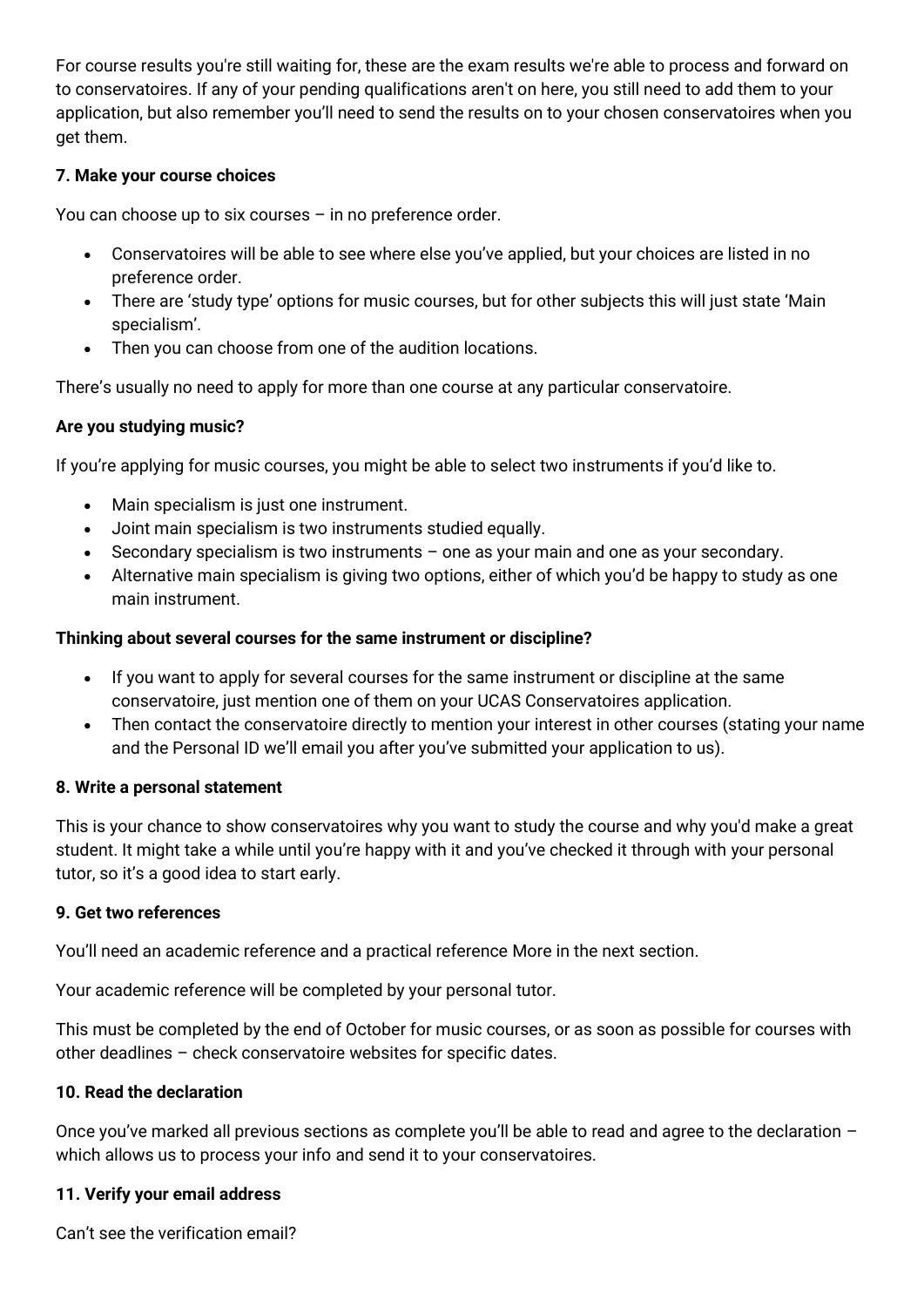#### **12. Pay application and assessment fees**

There's an application fee of £25, paid when you send your application to us.

For most courses you'll need to attend an audition or interview, or send a recording or portfolio to each conservatoire.

There's usually a fee for these auditions and assessments – we collect most of these fees at this stage, but in some cases you'll need to pay the conservatoire directly.

When you're ready to send your application, the Apply system will tell you how much each fee is, and whether you need to pay now or send the fee direct to the conservatoire.

## **References**

#### **Who should write your academic reference?**

BHASVIC write your academic reference.

## **Completing your part of both the reference forms**

Enter your name and Personal ID on each reference form and save for each type of referee.

Enter the following details onto an academic and practical reference form:

- your main specialism/discipline
- the course applied for
- tick your choice of conservatoire

Send the academic reference form with your parts completed to [he@bhasvic.ac.uk](mailto:he@bhasvic.ac.uk) copying in your personal tutor, your tutors reference will be added and it will be sent off to your conservatoires.

## **Who should write your practical reference?**

Your practical referee should be someone, such as your music, dance, drama or art teacher/tutor, or head of department, who can comment on your:

- ability, experience and potential in your specialist field
- general academic ability in music, dance, drama, or musical theatre
- practical skills
- attitude to work and reliability
- commitment to music, dance, drama, or musical theatre as a profession
- ability to communicate
- relevant experience

It is not permitted for either you, your family, friends, partners or ex-partners to write your reference. If subsequently we find this to be the case, the application may be cancelled.

You need an academic reference and a practical reference sent to each conservatoire for each of the courses you have applied for.

## **Key dates**

If you're applying for music courses before the October deadline, aim to have your references with each conservatoire by the end of October. However, a small number of courses involve an additional shortlisting stage and require an earlier submission. Please check the conservatoires' websites for such requirements.